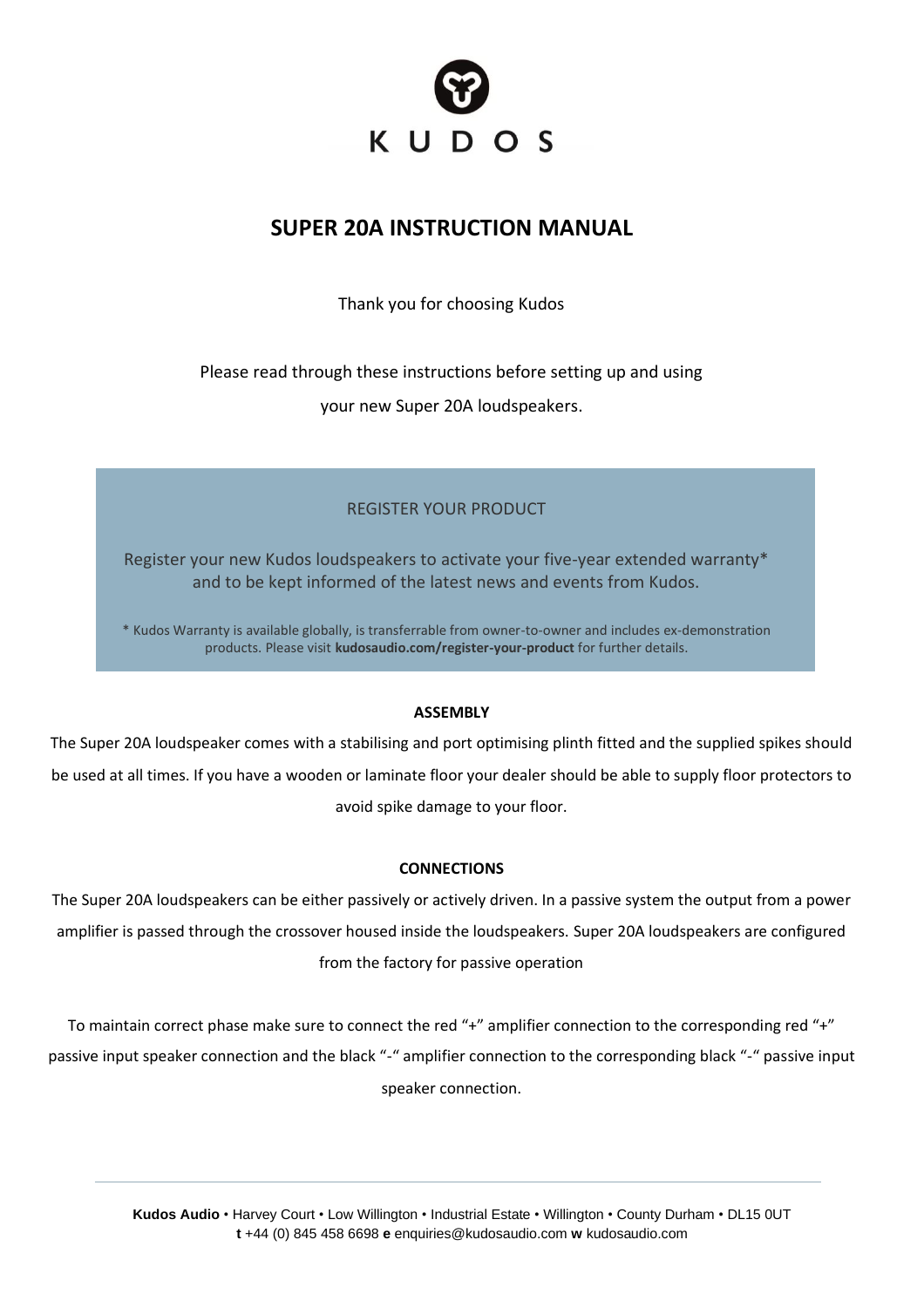

If you wish to use your Super 20A loudspeakers in an active configuration you will need one amplifier channel for each drive unit in the speakers and a suitable, Kudos approved, active crossover. Incorrect connection may result in serious damage to your loudspeakers. For further information contact your retailer or distributor or visit

## **kudosaudio.com/upgrade-to-active**

### **POSITIONING**

The Super 20A loudspeaker has been designed to work in a wide range of rooms and should be easy to site. As a general guide they should be placed 2m apart and at least the same distance from the main listening position. Super 20A is a ported design but is ported into the Fixed Boundary Gap between the cabinet and the plinth to minimise the effects of room boundaries.

However in most circumstances we would recommend that the cabinets are placed at least 45cm away from corners. Moving a loudspeaker closer to room boundaries may increase bass response, but may cause colouration and unevenness in the mid-band.

All loudspeakers require a running in period and we would recommend you do not decide upon the final positioning until your loudspeakers have had at least 100 hours of use. Once you have become more familiar with your new loudspeakers a degree of experimentation with their placement can bring about significant improvements.

Your loudspeakers will not be fully run in until they have had approximately 300 hours of use, but changes will be smaller and more subtle as use increases.

### **POWER HANDLING**

Providing that you do not run your amplifier into "clipping" (sounding distorted or strained) your Kudos loudspeakers should handle the power from most amplifiers in a domestic setting. As a rough guide we recommend amplifiers with a power rating of between 25 and 250 watts per channel. Remember you are much more likely to damage your drive units by using an underpowered amplifier than an overpowered one.